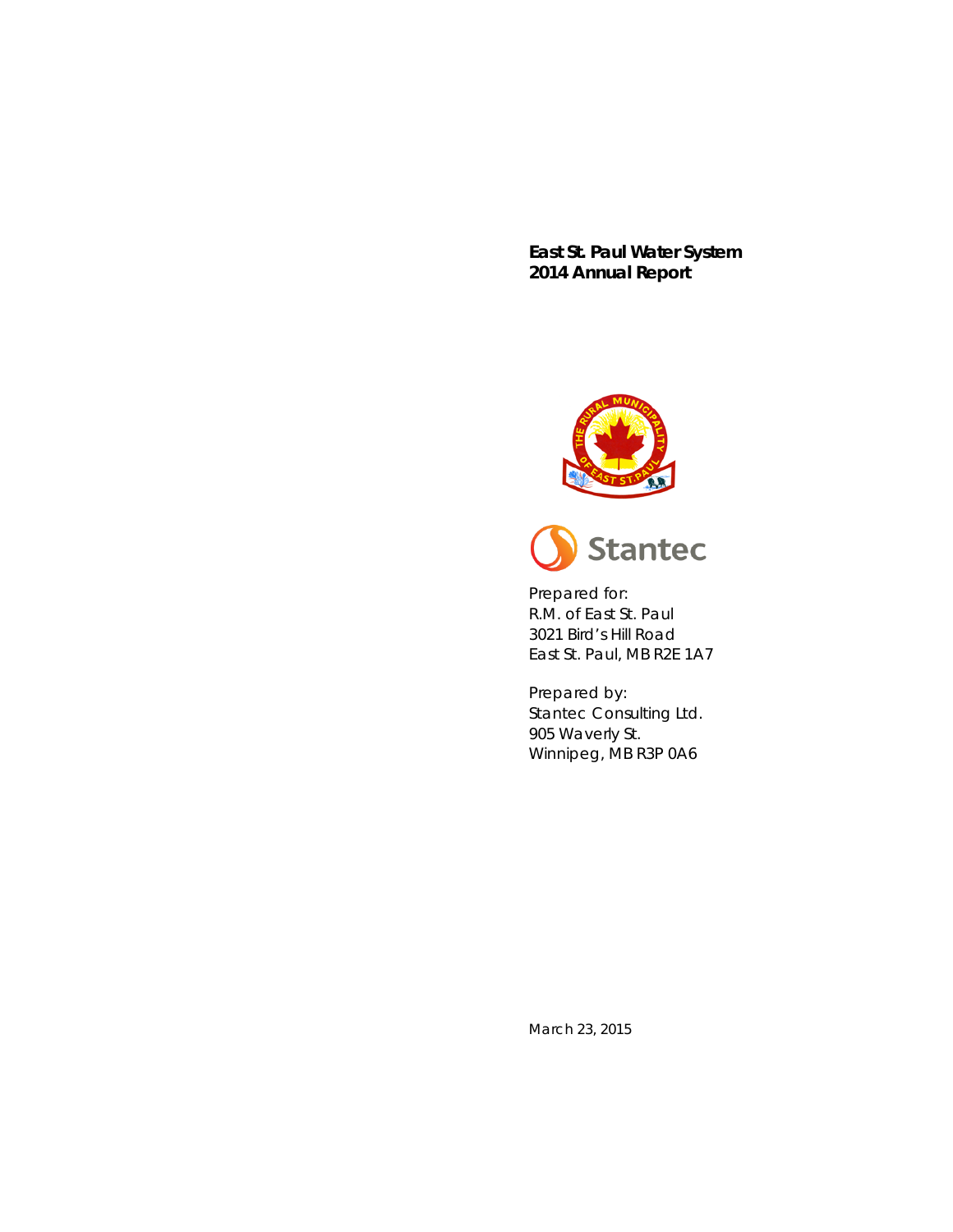# **Sign-off Sheet**

This document entitled East St. Paul Water System 2014 Annual Report was prepared by Stantec Consulting Ltd. ("Stantec") for the account of R.M. of East St. Paul (the "Client"). Any reliance on this document by any third party is strictly prohibited. The material in it reflects Stantec's professional judgment in light of the scope, schedule and other limitations stated in the document and in the contract between Stantec and the Client. The opinions in the document are based on conditions and information existing at the time the document was published and do not take into account any subsequent changes. In preparing the document, Stantec did not verify information supplied to it by others. Any use which a third party makes of this document is the responsibility of such third party. Such third party agrees that Stantec shall not be responsible for costs or damages of any kind, if any, suffered by it or any other third party as a result of decisions made or actions taken based on this document.

Prepared by (signature)

**Jamie Brewster**

Reviewed by

(signature)

**Saibal Basu**

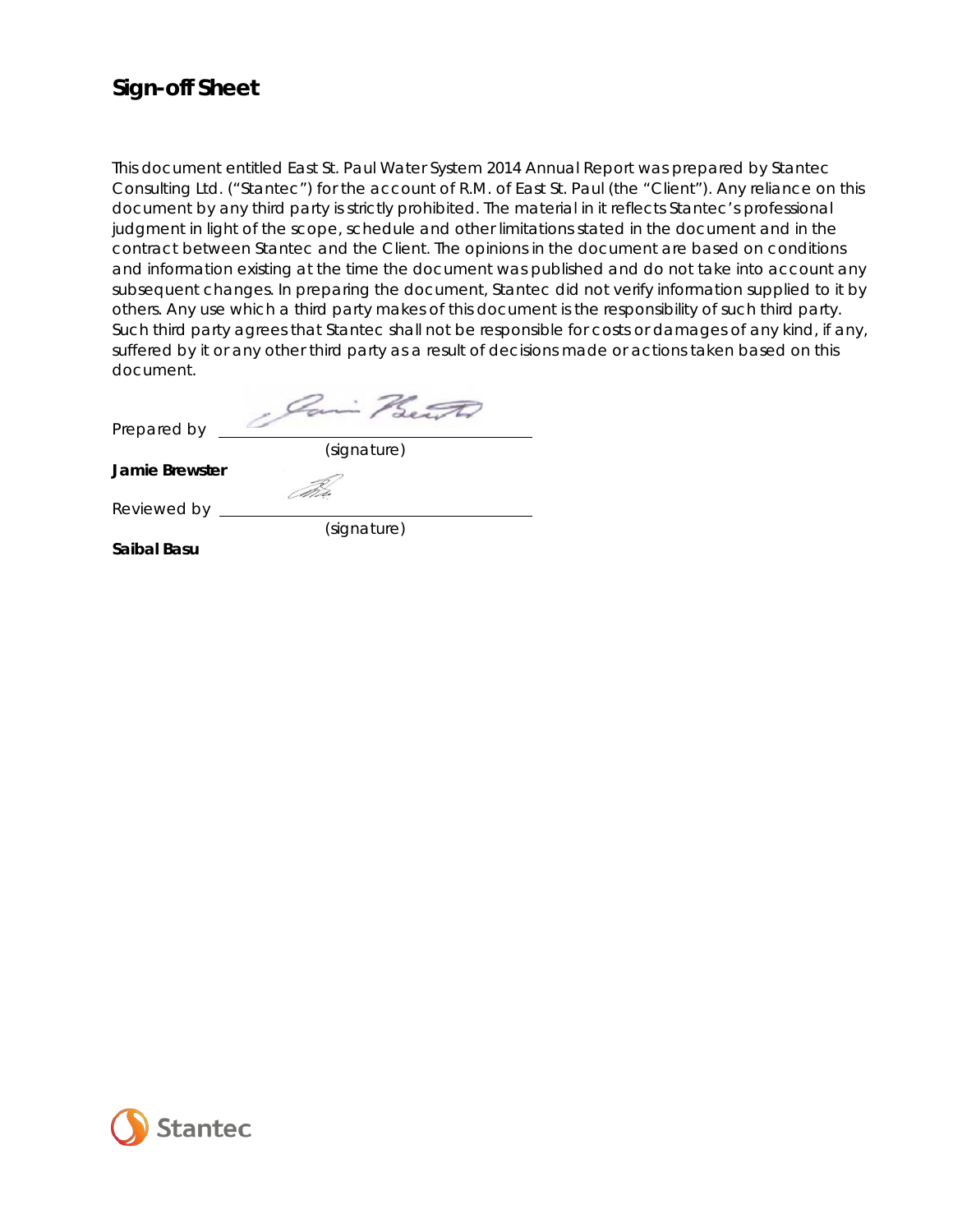# **Table of Contents**

| 1.0 |       |  |  |  |
|-----|-------|--|--|--|
| 1.1 |       |  |  |  |
|     | 111   |  |  |  |
|     | 112   |  |  |  |
|     | 1.1.3 |  |  |  |
|     | 1.1.4 |  |  |  |
|     | 1.1.5 |  |  |  |
| 1.2 |       |  |  |  |
| 1.3 |       |  |  |  |
|     | 1.3.1 |  |  |  |
| 14  |       |  |  |  |
|     | 1.4.1 |  |  |  |
|     | 142   |  |  |  |
| 1.5 |       |  |  |  |
| 1.6 |       |  |  |  |
| 1.7 |       |  |  |  |
| 1.8 |       |  |  |  |

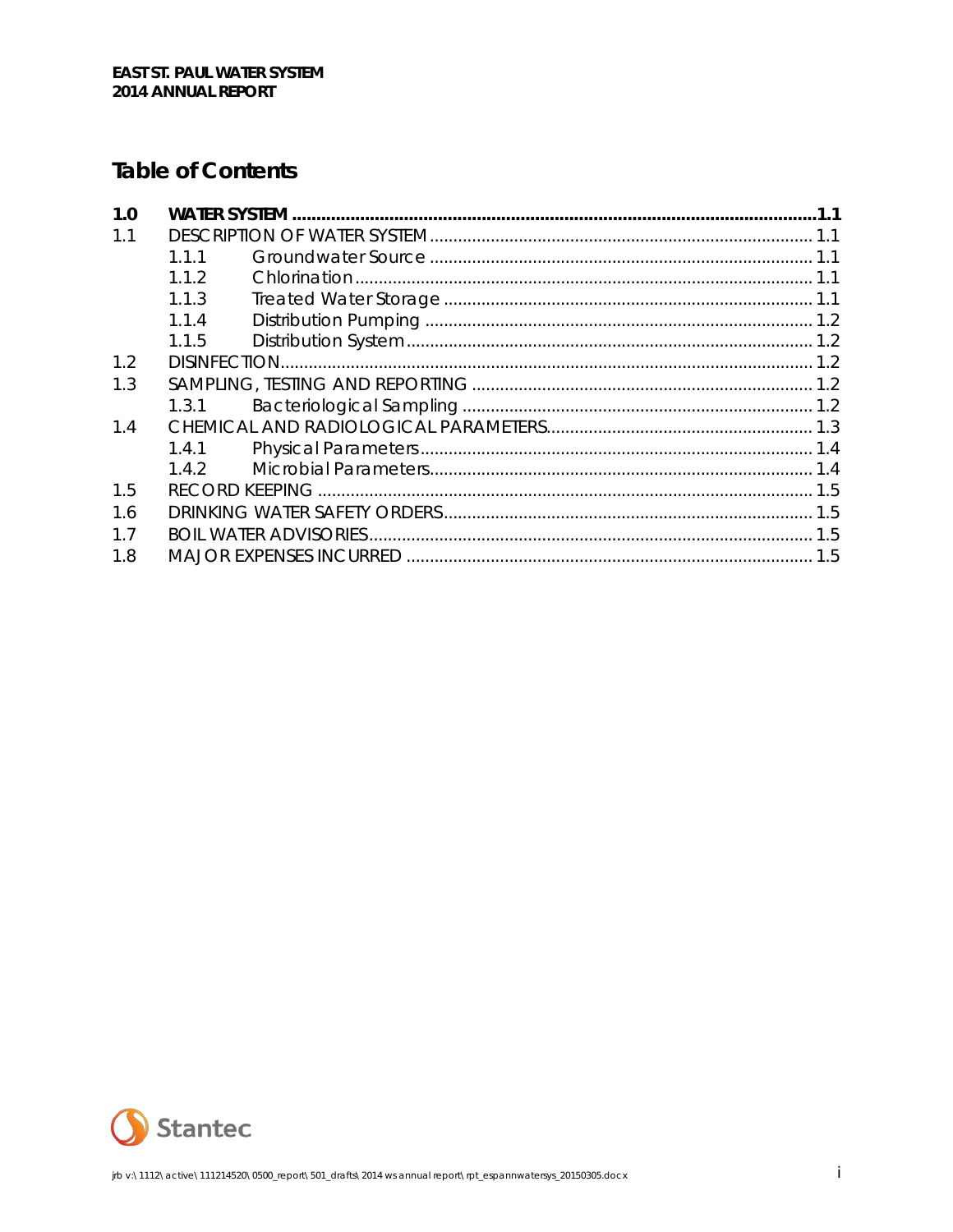Water System March 23, 2015

# <span id="page-3-0"></span>**1.0 WATER SYSTEM**

# <span id="page-3-1"></span>**1.1 DESCRIPTION OF WATER SYSTEM**

The Rural Municipality of East St. Paul (R.M.) Water System consists of groundwater pumping, chlorination, treated water storage, distribution pumping and distribution piping. Refer to Figure 1.0 for a process flow diagram of the water system.

## <span id="page-3-2"></span>**1.1.1 Groundwater Source**

Groundwater is conveyed to the water treatment plant (WTP) using a series wells. Five (5) production wells are located east of the Floodway off Oasis Road in the R.M. of Springfield. Four of these production wells (PW1, PW4, PW5 and PW6) withdraw groundwater from a sand and gravel aquifer at a depth of approximately 24 meters below the existing grade and can provide a combined 18 L/s to the WTP. Water Rights License No. 2007-074 authorizes the withdrawal of 358,000 m3/yr. at a maximum rate of 11.4 L/s from these four wells.

The fifth production well (PW8) withdraws groundwater from a bedrock carbonate aquifer at a depth of approximately 43 meters below grade and can provide 20 L/s to the WTP. Water Rights License No. 2005-060 authorizes the withdrawal of 195,000 m<sup>3</sup>/yr. at a maximum rate of 20 L/s from this well.

Two meter chambers measure the groundwater withdrawn from each aquifer. There is also a turbidity meter in each meter chamber to monitor the turbidity of the groundwater.

A sixth production well (PW7) is located adjacent the WTP off Wenzel Street in the R.M. of East St. Paul. PW7 withdraws groundwater from the bedrock aquifer and can provide 19 L/s to the WTP. Water Rights License 2009-030 was issued July 16, 2009 and authorizes the withdrawal of 612,000 m3/yr. at a maximum rate of 19 L/s from this well.

## <span id="page-3-3"></span>**1.1.2 Chlorination**

The groundwater is chlorinated prior to being discharged to a reservoir for storage. Liquid chlorine (sodium hypochlorite – 12%) is dosed to the groundwater using a chemical feed pump based on flow. The chlorine dose is manually adjusted based on the chlorine residual entering the distribution system.

## <span id="page-3-4"></span>**1.1.3 Treated Water Storage**

Treated water is stored in a three cell reservoir. The reservoir buffers the peak instantaneous demands in the distribution system and provides storage for fire protection. The total active storage volume is 2,523 m3.

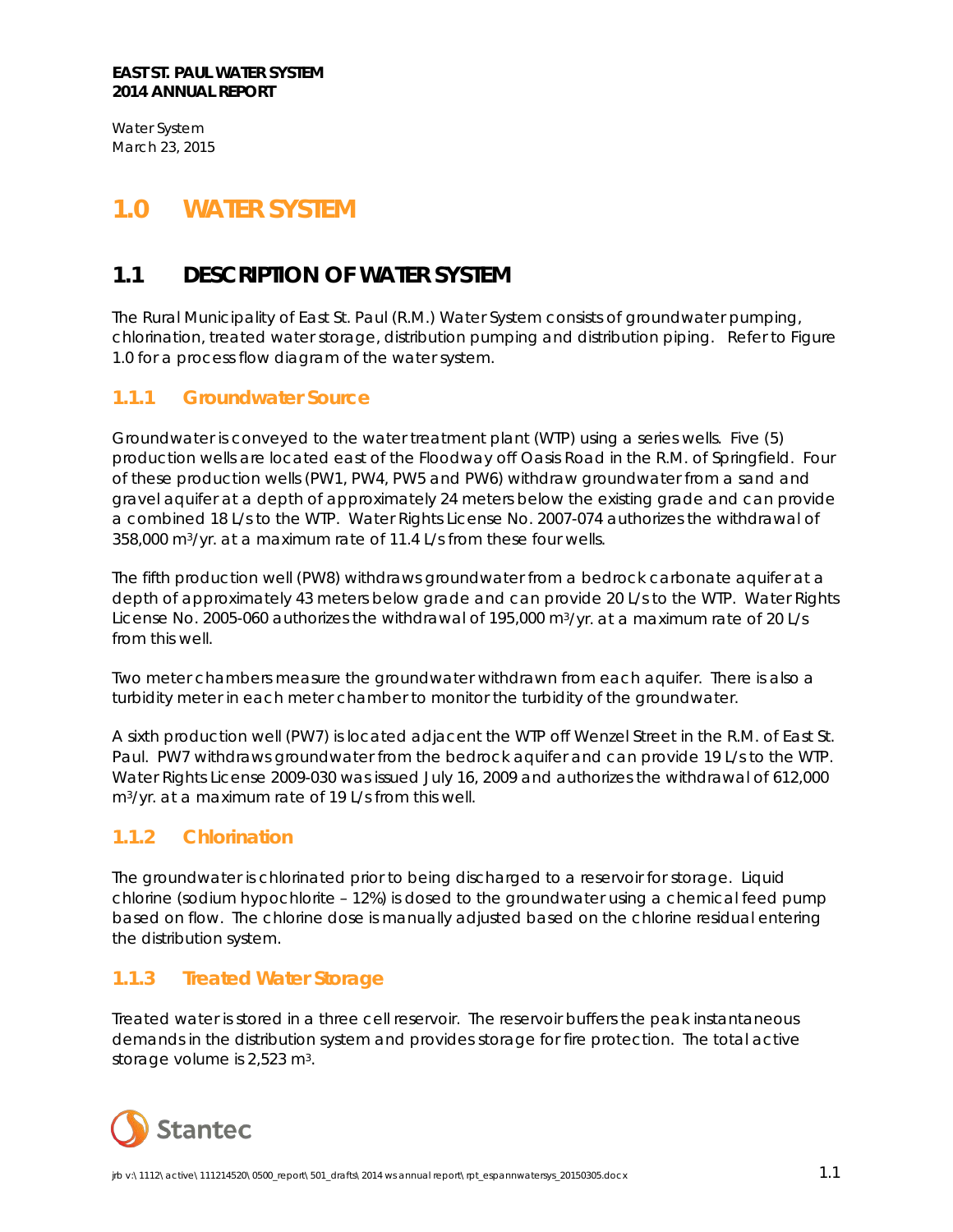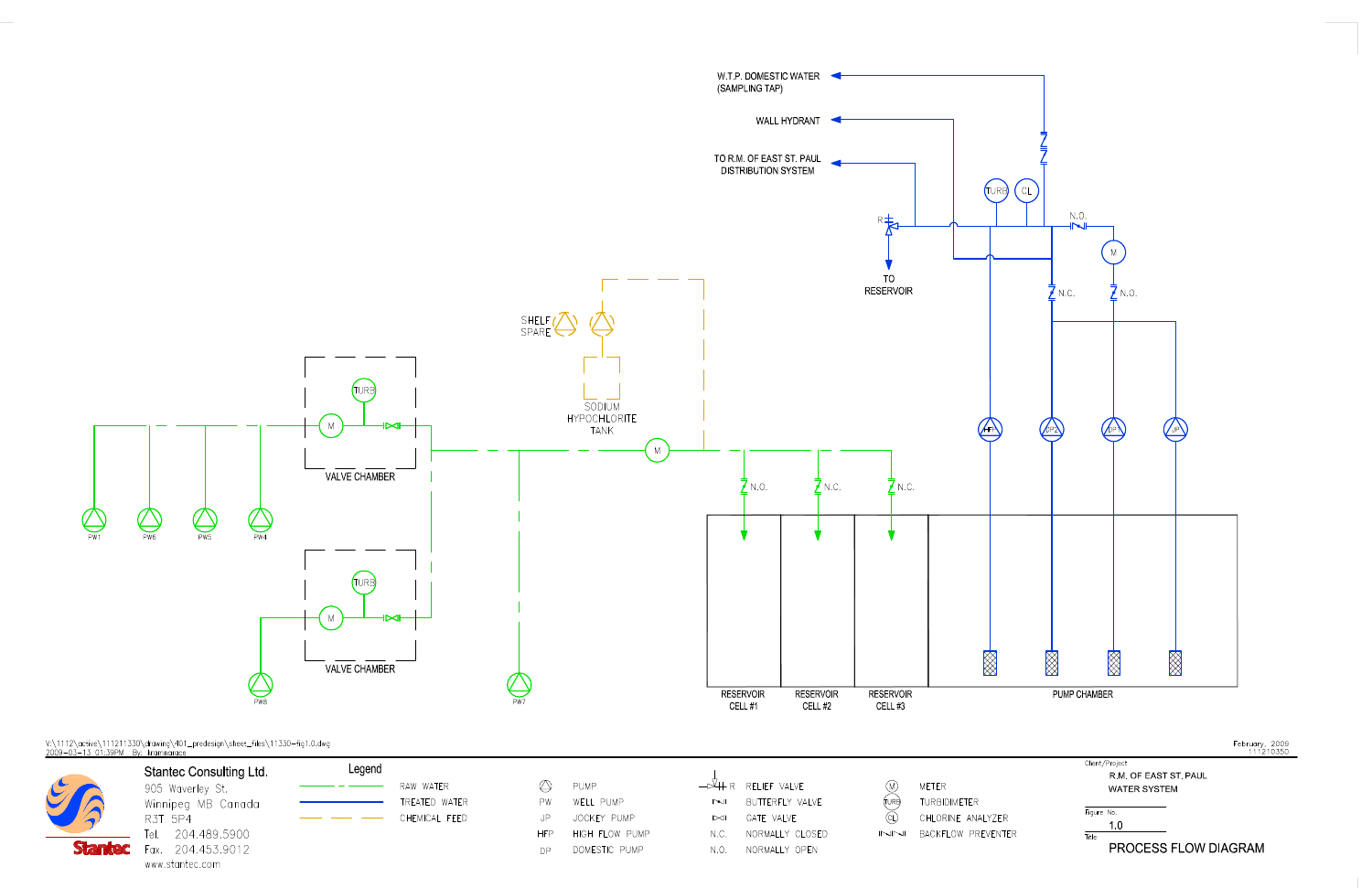Water System March 23, 2015

### <span id="page-5-0"></span>**1.1.4 Distribution Pumping**

The distribution pumping system is made up of four (4) vertical turbine pumps. Two (2) domestic pumps (DP1 & DP2) each rated at 27 L/s operate based on pressure to meet the varying demands in the distribution system. The jockey pump (JP) rated at 3 L/s is turned on if the distribution system pressure drops below 55 psi, while the high flow pump (HFP) rated at 53 L/s turns on if the pressure drops below 50 psi.

### <span id="page-5-1"></span>**1.1.5 Distribution System**

The distribution system is comprised of approximately 36,750 meters of PVC and HDPE pipe on Henderson Highway between Eagle Creek Drive and Dr. Hamilton School north of Hoddinott Road. There are approximately 940 service connection in the distribution system.

## <span id="page-5-2"></span>**1.2 DISINFECTION**

Chlorine is used as the primary disinfectant. The Drinking Water Safety Act (DWSA) requires a minimum free chlorine residual entering the distribution system of 0.5 mg/L and a minimum free chlorine residual of 0.1 mg/L in the distribution system. The R.M. continuously measures the chlorine level entering the distribution system using an online analyzer. They also manually measure the chlorine level entering the distribution system on a daily basis and the chlorine level at various locations in the distribution system on a biweekly basis. There were no occurrences where there was no daily chlorine residual sample taken.

| <b>Description</b>                                      | Requirement     | Compliance |
|---------------------------------------------------------|-----------------|------------|
| Free Chlorine residual entering the distribution system | $\geq$ 0.5 mg/L | 100%       |
| Frequency of testing daily at WTP                       | Daily           | 100%       |
| Free Chlorine residual in the distribution system       | $\geq$ 0.1 mg/L | 100%       |
| Frequency of testing in the distribution system         | biweekly        | 100%       |
| Report Submission                                       | Monthly         | 100%       |

| Table 1.1 - Disinfection Testing Performance |
|----------------------------------------------|
|                                              |

# <span id="page-5-3"></span>**1.3 SAMPLING, TESTING AND REPORTING**

## <span id="page-5-4"></span>**1.3.1 Bacteriological Sampling**

While the R.M. is required to sample the raw water entering the WTP, treated water leaving the WTP and treated water in the distribution system on a biweekly basis, the R.M. samples weekly in

![](_page_5_Picture_13.jpeg)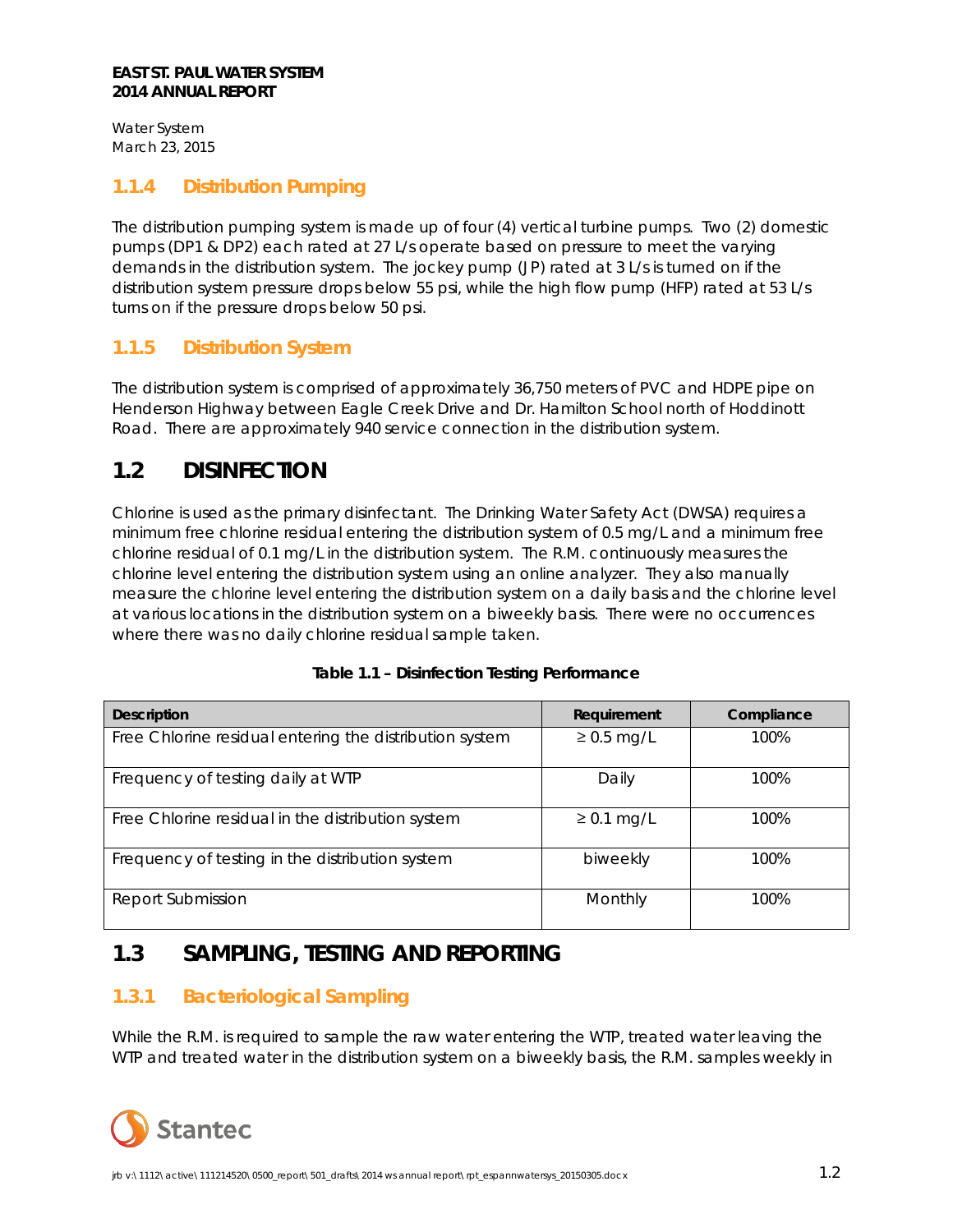Water System March 23, 2015

an effort to be proactive. Samples are sent to ALS Laboratory Group for Total Coliform and E. Coli testing.

The R.M. recorded positive total coliform readings in the raw water starting on August 13, 2015. No positive total coliforms were however noted in the treated water. Following positive total coliform results in the raw water the R.M. initiated a hydrogeological investigation of the groundwater wells to determine the cause. The R.M. retained Friesen Driller's to complete the investigation and Friesen's determined that the raw water source was likely groundwater under the direct influence (GUDI) of surface water. Friesen noted that PW1, PW4, PW5 and PW6 were most under the influence. The R.M. stopped using these wells in October and switched over to PW 8.

The R.M. subsequently retained Stantec Consulting Ltd. to determine if any modification were required due to the reclassification of the raw water source. Stantec determined that in addition to the disinfection requirements in the existing operating license, 3 log removal for *Giardia* and *Cryptosporidium* and 4 log removal of viruses were now also required. Stantec recommended the installation of UV disinfection on the raw water prior to discharge to the reservoir. A compliance plan is scheduled to be prepared by Stantec and submitted to the ODW for this work in 2015.

Sampling results for the treated water are summarized as follows:

| <b>Description</b>    | Requirement        | Compliance |
|-----------------------|--------------------|------------|
| Sampling Frequency    | Bi-weekly          | 100%       |
| <b>Total Coliform</b> | $< 1$ MPN / 100 mL | 100%       |
| E. Coli               | $< 1$ MPN / 100 mL | 100%       |

**Table 1.2 – Bacteriological Testing Performance**

# <span id="page-6-0"></span>**1.4 CHEMICAL AND RADIOLOGICAL PARAMETERS**

The R.M. is required to sample and test for chemical and radiological parameters once every three years. In 2013, the R.M. tested each raw water production well for the chemical and radiological parameters. The sampling results for key parameters related to the Guideline for Canadian Drinking Water Quality (GCDWQ) aesthetic objectives (AO) and the DWSA maximum acceptable concentration (MAC) are summarized in Table 1.3.

![](_page_6_Picture_10.jpeg)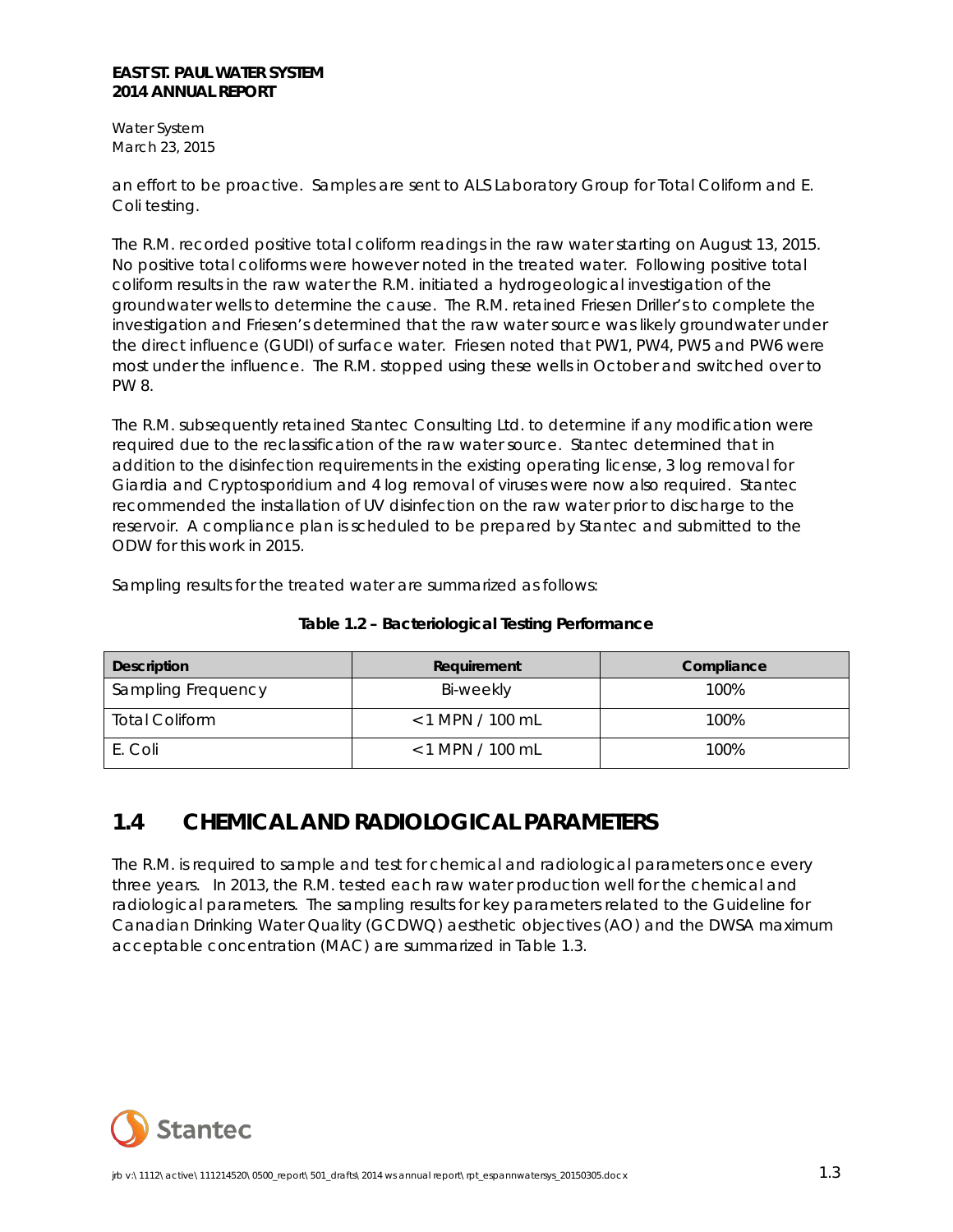Water System March 23, 2015

| Parameter       | <b>PW 1</b><br>(mg/L) | <b>PW4</b><br>(mg/L) | <b>PW 5</b><br>(mg/L) | PW <sub>6</sub><br>(mg/L) | <b>PW 7</b><br>(mg/L) | PW <sub>8</sub><br>(mg/L) | [MAC] / AO<br>(mg/L) |
|-----------------|-----------------------|----------------------|-----------------------|---------------------------|-----------------------|---------------------------|----------------------|
| Arsenic         | < 0.001               | < 0.001              | < 0.001               | < 0.001                   | < 0.001               | < 0.001                   | [0.01]               |
| Fluoride        | 0.16                  | 0.16                 | 0.17                  | 0.16                      | 0.16                  | 0.16                      | [1.5]                |
| Lead            | 0.0019                | < 0.001              | 0.0033                | < 0.001                   | 0.0058                | 0.0089                    | [0.01]               |
| Nitrate-N       | < 0.05                | < 0.05               | < 0.05                | < 0.05                    | < 0.05                | < 0.05                    | $[10]$               |
| Uranium         | 0.00177               | 0.00191              | 0.00205               | 0.00186                   | 0.00291               | 0.00172                   | [0.02]               |
| <i>I</i> ron    | < 0.1                 | < 0.1                | 0.28                  | < 0.1                     | 0.14                  | < 0.1                     | 0.3                  |
| Manganese       | 0.018                 | 0.0149               | 0.0091                | 0.0294                    | 0.0013                | 0.0168                    | 0.05                 |
| <b>Hardness</b> | 274                   | 260                  | 262                   | 257                       | 310                   | 256                       | 200/500              |
| <b>TDS</b>      | 288                   | 276                  | 277                   | 273                       | 332                   | 270                       | 500                  |

#### **Table 1.3 – Raw Water Quality Data Relevant to the DWSA**

While not a requirement for a groundwater source not under the direct influence of surface water, the R.M. undertook quarterly disinfection byproduct testing at the WTP and in the distribution system in 2014. Total trihalomethane (TTHM) and bromo-dichloromethane (BDCM) results were less than the DWSA maximum acceptable concentration. When the R.M.'s operating license is revised to reclassy the groundwater source as GUDI, the R.M. will be required to sample for disinfection byproducts. The average sampling results at the WTP and at a location in the distribution system are summarized in Table 1.4.

#### **Table 1.4 – Average Disinfection Byproduct Sampling Results**

| Parameter                           | <b>WTP</b><br>(mg/L) | <b>Distribution System</b><br>(mg/L) | DWSA MAC (mg/L) |
|-------------------------------------|----------------------|--------------------------------------|-----------------|
| Bromo-dichloromethane<br>(BDCM)     | 0.0027               | 0.0027                               | 0.016           |
| <b>Total Trihalomethanes (TTHM)</b> | 0.0099               | 0.0125                               | 0.1             |

### <span id="page-7-0"></span>**1.4.1 Physical Parameters**

There are no physical limits specified in the R.M's operating license.

### <span id="page-7-1"></span>**1.4.2 Microbial Parameters**

The current operating license only requires the R.M. to meet the DWSA minimum chlorine contact time of 20 minutes. The "Assessment of Water Supply Infrastructure and Water Supply

![](_page_7_Picture_11.jpeg)